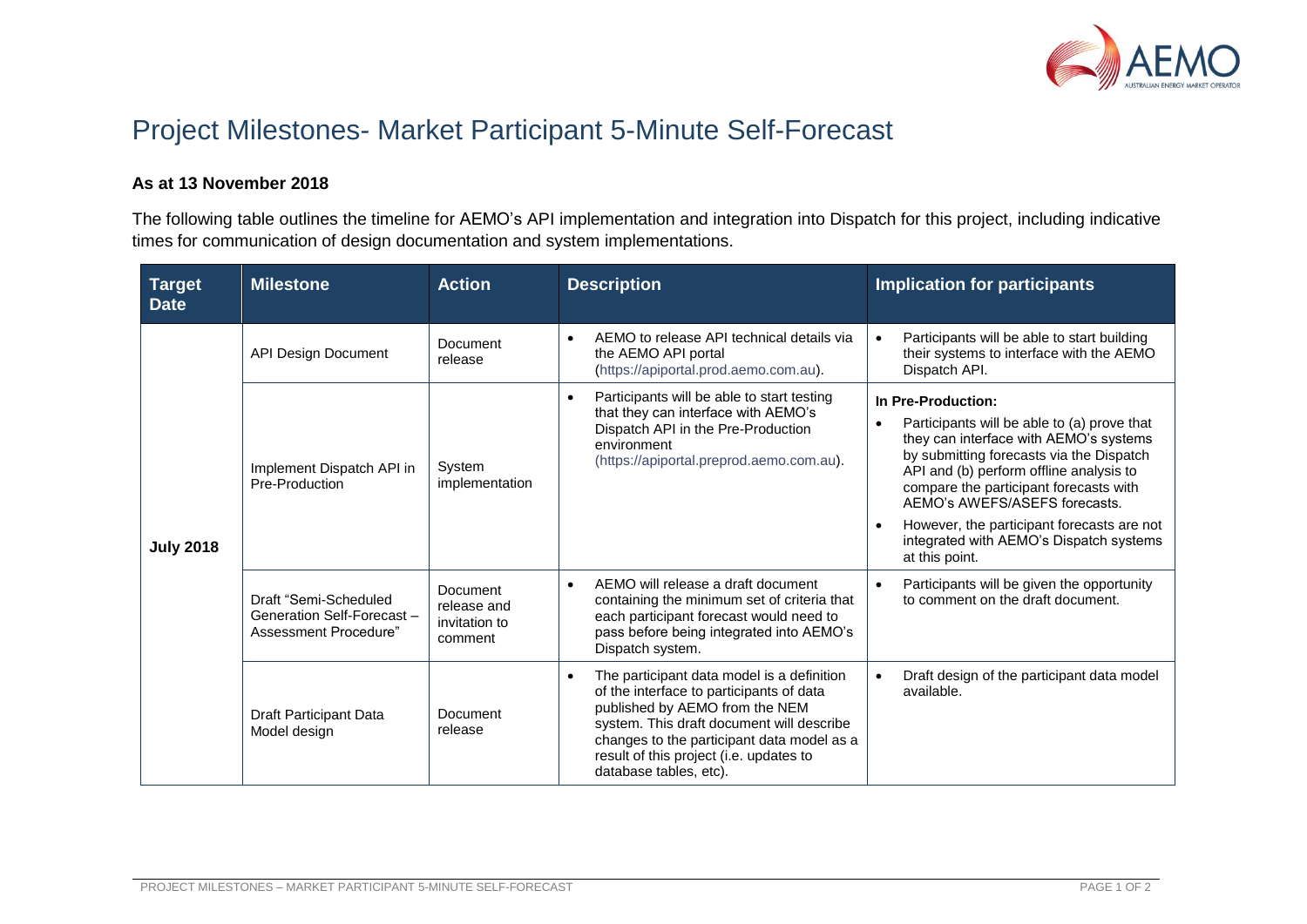

| <b>August</b><br>2018    | Implement Dispatch API in<br>Production                                                       | System<br>implementation                            | Participants will be able to interface with<br>In Production:<br>AEMO's Dispatch API in the Production<br>Participants will be able to (a) prove that<br>$\bullet$<br>environment<br>they can interface with AEMO's systems<br>(https://apiportal.prod.aemo.com.au).<br>by submitting forecasts via the Dispatch<br>API and (b) perform offline analysis to<br>compare the participant forecasts with<br>AEMO's AWEFS/ASEFS forecasts.<br>However, the participant forecasts are not<br>integrated with AEMO's Dispatch systems<br>at this stage. |
|--------------------------|-----------------------------------------------------------------------------------------------|-----------------------------------------------------|---------------------------------------------------------------------------------------------------------------------------------------------------------------------------------------------------------------------------------------------------------------------------------------------------------------------------------------------------------------------------------------------------------------------------------------------------------------------------------------------------------------------------------------------------|
| <b>September</b><br>2018 | <b>Technical Specification</b><br>with Participant Data Model<br>design                       | Document<br>release                                 | The participant data model is a definition<br>Technical specifications of the participant<br>$\bullet$<br>$\bullet$<br>of the interface to participants of data<br>data model and associated reports<br>published by AEMO from the NEM<br>available.<br>system. This document will describe<br>changes to the participant data model as a<br>result of this project (i.e. updates to<br>database tables, reports, etc).                                                                                                                           |
| <b>November</b><br>2018  | Second Draft "Semi-<br><b>Scheduled Generation</b><br>Self-Forecast-<br>Assessment Procedure" | Document<br>release and<br>invitation to<br>comment | Participants will be given the opportunity<br>AEMO will release a second draft<br>$\bullet$<br>$\bullet$<br>to comment on the second draft<br>document containing the minimum set of<br>criteria that each participant forecast<br>document.<br>would need to pass before being<br>integrated into AEMO's Dispatch system.                                                                                                                                                                                                                        |
| <b>December</b><br>2018  | Final "Semi-Scheduled<br>Generation Self-Forecast-<br>Assessment Procedure"                   | Document<br>release                                 | AEMO will release the final set of criteria<br>Final criteria available for how participant<br>$\bullet$<br>$\bullet$<br>forecasts will be assessed before being<br>that participant forecast would need to<br>pass before being integrated into AEMO's<br>fed into AEMO Dispatch systems.<br>Dispatch system. This will incorporate<br>feedback received from the draft criteria.                                                                                                                                                                |
|                          | Participant Data Model in<br>Pre-Production                                                   | System<br>implementation                            | Participants will be able to interface with<br>$\bullet$<br>In Pre-Production:<br>the participant data model in the Pre-<br>Participants will be able to confidentially<br>$\bullet$<br>Production environment<br>view their own forecasts on the day, while<br>everyone else would be able to see both<br>participant and AWEFS/ASEFS forecasts<br>the next trading day.<br>However, the participant forecasts are not<br>integrated with AEMO's Dispatch systems<br>at this point.                                                              |